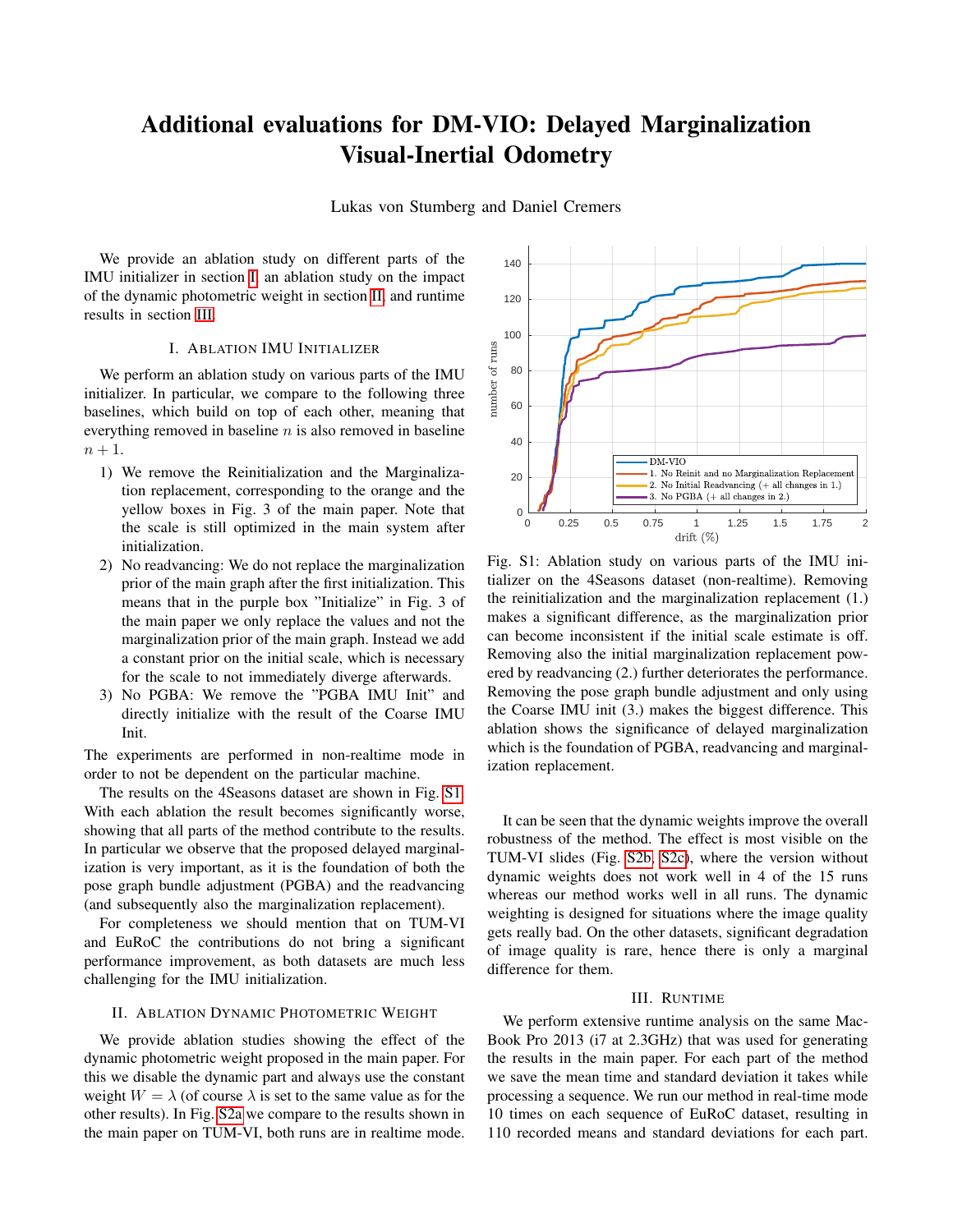<span id="page-1-0"></span>

Fig. S2: Realtime results on the TUM-VI dataset with and without the dynamic photometric weights. a) Cumulative error plot. The dynamic weight provides a noticeable improvement in robustness. Only few sequences contain hard enough images to trigger the dynamic weight, hence the overall improvement can appear small. However for these hard sequences, success rate is increased. b) and c): Each colored square represents the drift  $(\%)$  for one of the 5 runs (rows) on the three slides sequences (columns). With dynamic weights our method works well for all 30 runs whereas the version without them fails once and accumulates a large drift for three executions.

<span id="page-1-1"></span>TABLE S1: We save runtime statistics for different parts of the method and show the mean over all 110 runs on the EuRoC dataset (10 times on each sequence). Top 2 sections: Runtime for the two main threads. Bottom 3 sections: Runtime for the parts of the IMU initializer, which are performed occasionally. Note that the overhead introduced by our initializer is small: The only regular overhead is the delayed marginalization, taking 0.44ms which amounts to 0.8% of the keyframe operations. Both, the Coarse IMU initializer and the PGBA initializer perform most operations in a separate thread when running. The only relevant overhead in the keyframe thread is after a successfull PGBA and during a marginalization replacement.

| Component                                            | Part                                                                                                                                                                                                                                                    | Mean time (ms)<br>Mean of 110 runs                                              | Standard deviation (ms)<br>Mean of 110 runs                                  |
|------------------------------------------------------|---------------------------------------------------------------------------------------------------------------------------------------------------------------------------------------------------------------------------------------------------------|---------------------------------------------------------------------------------|------------------------------------------------------------------------------|
| Coarse Tracking<br>Performed for every frame.        | Total<br>Direct Image Alignment<br>Build Image Pyramid                                                                                                                                                                                                  | 10.34<br>4.70<br>4.78                                                           | 10.16<br>1.31<br>0.52                                                        |
| Keyframe Operations<br>Performed for every keyframe. | Total<br><b>Bundle Adjustment</b><br>Create Candidate Points<br>Trace candidate points<br>Activate new points<br>Keyframe Marginalization (full)<br>- Drop residuals, recompute adjoints, etc.<br>— Marginalize main graph<br>- Delayed marginalization | 53.67<br>26.49<br>5.83<br>4.37<br>3.56<br>3.24<br>$-1.71$<br>$-0.61$<br>$-0.44$ | 6.89<br>5.57<br>0.38<br>1.83<br>0.77<br>0.5<br>$-0.39$<br>$-0.10$<br>$-0.20$ |
| Coarse IMU Init                                      | Runtime in separate thread                                                                                                                                                                                                                              | 9.08                                                                            | 5.63                                                                         |
|                                                      | Overhead Coarse Tracking thread                                                                                                                                                                                                                         | 0.05                                                                            | 0.04                                                                         |
| PGBA (Re-)init                                       | Runtime in separate thread                                                                                                                                                                                                                              | 74.11                                                                           | 24.77                                                                        |
|                                                      | — Optimization                                                                                                                                                                                                                                          | $-54.72$                                                                        | $-23.40$                                                                     |
|                                                      | — Readvancing                                                                                                                                                                                                                                           | $-7.61$                                                                         | $-1.37$                                                                      |
|                                                      | Overhead Keyframe thread when active                                                                                                                                                                                                                    | 0.17                                                                            | 0.04                                                                         |
|                                                      | Overhead Keyframe thread after success                                                                                                                                                                                                                  | 14.50                                                                           | 8.52                                                                         |
|                                                      | - Include KFs added while PGBA was running                                                                                                                                                                                                              | $-13.15$                                                                        | $-8.52$                                                                      |
|                                                      | - Readvancing of the newly added KFs                                                                                                                                                                                                                    | $-1.35$                                                                         | $-0.19$                                                                      |
| Marginalization Replacement                          | Total (Keyframe Thread)                                                                                                                                                                                                                                 | 21.02                                                                           | 8.98                                                                         |
|                                                      | <b>Build Graph</b>                                                                                                                                                                                                                                      | 1.15                                                                            | 0.45                                                                         |
|                                                      | Readvance                                                                                                                                                                                                                                               | 19.87                                                                           | 8.97                                                                         |